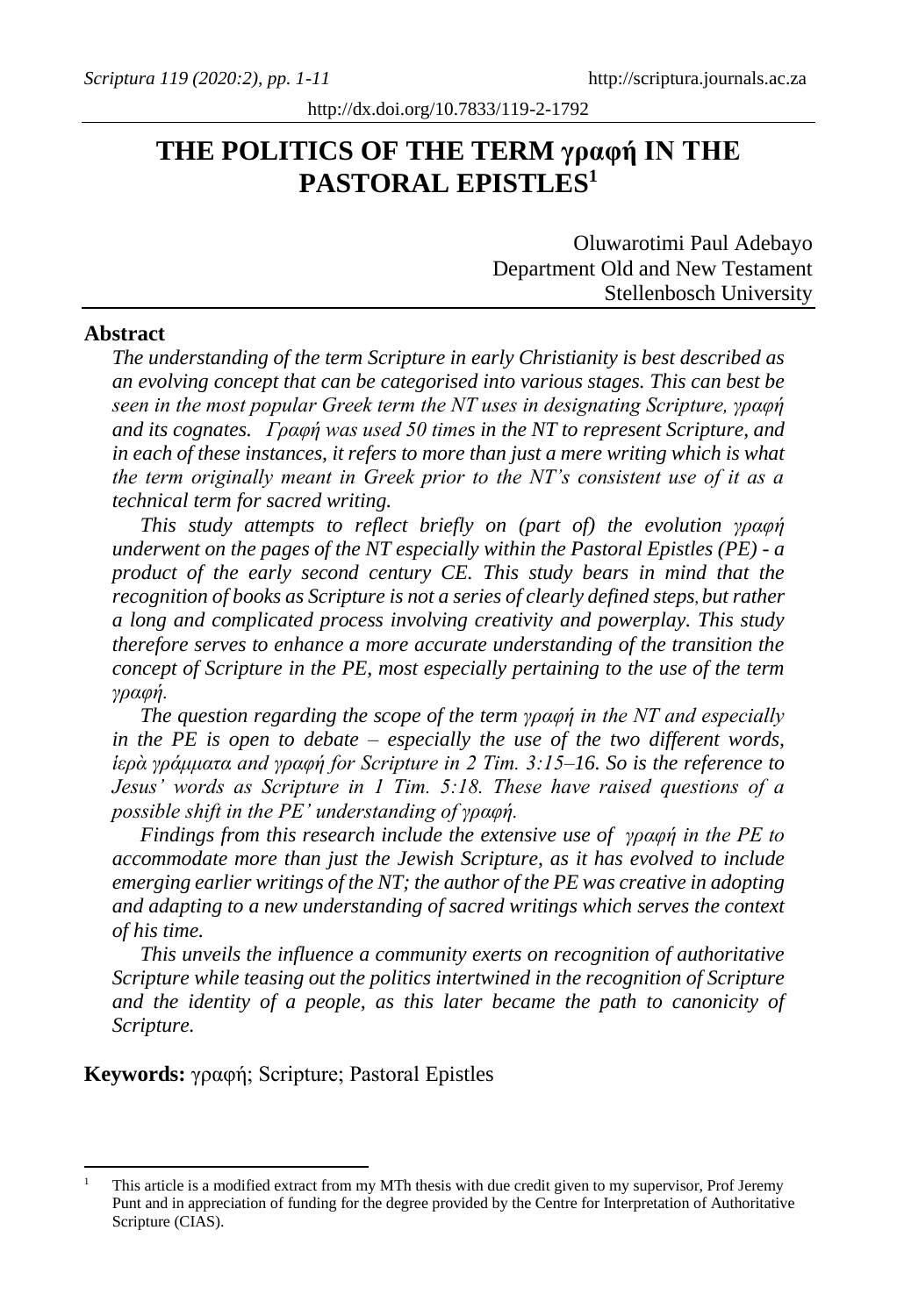### **Introduction**

Notwithstanding the much attention given to and the intense debates on the metamorphosis of the concept of Scripture<sup>2</sup> in difference eras, the transition in the concept of Scripture that took place within the pages of the New Testament (NT) itself has not received much attention. Although much has been written on the post-NT canonisation of Scripture, however more attention ought to be given to the changes that occur within the NT itself in the understanding of what is reckoned as Scripture. Therefore, further work is required on the three anomalies in the use of the term γραφή in the NT (1 Timothy 5:18; 2 Timothy 3:16; and 2 Peter 3:16).

This article therefore aims to renew discussions on the understanding of the concept and scope of Scripture in the Pastoral Epistles using the word γραφή as a feeler.

### **What is Scripture?**

The idea of scripture has in recent times become complex, slippery and very elusive as different definitions and factors play significant roles in the comprehensive definition of the concept. The conceptual definition of scripture has been taken for granted for so long, as efforts were often directed to the interpretation of what a selected text of Scripture means rather than attempting a conceptual, phenomenological understanding of scripture. Γραφή in Koine Greek could mean writings or a written document (Combrink, 1996:107). Liddell and Scott (1940) defined γραφή as a "representation with the means of lines". It could therefore mean a drawing or delineation, as this refers to some of its earlier usages in Herodotus (Hdt 4:36) and by Plato (Pl. Plt. 277c). Later, it was understood as a writing or an inscription. This understanding has evolved over the centuries of its existence to mean something transcendental. Some scholars, for example A.A. Bouquet (1954:20), were several decades ago in favour of attaching divinity or sacredness to any form of writing in the bid to explain how  $\gamma \rho \alpha \phi \eta$  obtained its transcendental value. This could be considered to be true on the grounds that people who could read or decode a written document at the time were rare, but this reasoning is to be rejected as there is no evidence from antiquity that this was so. However, the Christian understanding of Scripture is that it is the written word of God. The Jews were said to have shared this same perspective as they used "holy Scripture(s)" to "denote an established body of writings of divine origin, possessing authority for the people of God as well as for the individual" (Schnabel 2004:34).

Scripture in general has been broadly defined and classified metaphysically as God's word – authoritative religious texts originating in God and reflecting his will (McDonald, 2017:39). Scripture has also been understood as an icon. This is a concept from Ancient Near Eastern mythology, where scripture is seen as an earthly representation of a set of writings that have a heavenly prototype containing an outline of human destiny (Parmenter 2009:299–300). In the recent past, a sociological understanding that perceives scripture as a bilateral term has emerged. It defines scripture as involving a kind of relationship that certain communities share with an existing text, which is eventually successfully transmitted to the next generation of the same community (Smith 1993:17; Levering 1982:1–2). Smith (1993:ix) therefore argued that "being scripture is

<sup>&</sup>lt;sup>2</sup> Scripture is only used with a title case in this paper to denote it as a proper noun, for example, Christian Scripture or Jewish Scripture and so forth. In every other instance, a lower case is used for it as a common noun unless the word is used at the beginning of a sentence.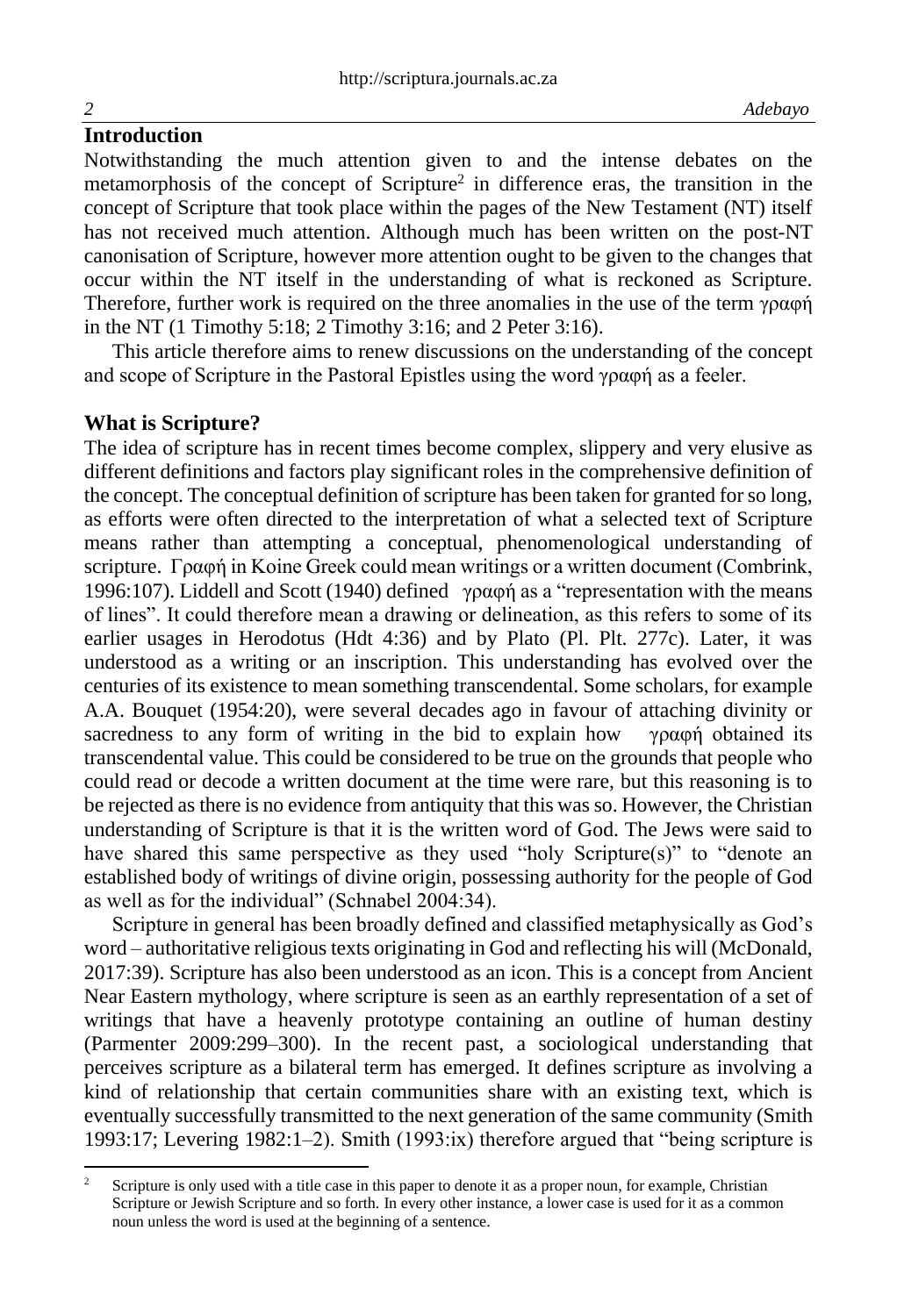#### *The Politics of γραφή in the Pastoral Epistles 3*

not a quality inherent in a given text or type of text so much as an interactive relation between that text and a community of persons". This latter approach precipitates the dichotomy currently visible in the responses of different communities to different texts, as this created the possibility of the different sacred claims that different communities laid on different texts. This observation posits that the distinguishing characteristics of whatever text is known as scripture might not be limited to the text alone but also include the different communities which uphold such texts as scripture.

The most common designation for Scripture in the NT is the word γραφή and its cognates as this was employed fifty (50) times in the NT (Smith 2010:97) with a new strand of meaning attributed to γραφή and its cognates by different NT authors, which is noticeably different from its familiar usage in the OT books. Recent investigations suggest that γραφή and its cognates appeared to have successively changed in its meaning, scope, and usage during different eras. These changes, with a specific reference to the Pastoral Epistles (PE), are the subject of this article.

#### **The idea of γραφή in the Old Testament**

There was a time when the term  $\gamma \rho \alpha \phi \dot{\eta}$  connoted a basic and different meaning in comparison to what it later came to mean in the NT and subsequently throughout Christian history until today. In OT books, γραφή simply meant a writing or a written document void of the notion of sacredness presently attached to it. The period in which the technical definition of Scripture was excluded from the term γραφή and its cognates is the period that James Barr (1983:1) referred to as the time of scripture itself. This references the time when the Scripture was being formed, a period when several of the contemporarily known biblical stories were taking place historically. This period leaves one to ponder on what standards people in this era live by as there was no scripture to guide and dictate lifestyle and practices.

Although it is difficult to claim that this time before scripture is synonymous in its entirety to the time of the OT, it is apparent that a significant portion of the period is covered in the OT. This suggests that there is an overlap between the period when there was no Scripture and the period covered as times of the OT. Apart from several occurrences of the term γραφή in the NT, the LXX also has well over 50 occurrences of γραφή and its cognates. Thirty-five of these occur in the canonical books of the OT, and the remaining occurrences are found in the Apocryphal books (Pantelia, Thesaurus Linguae Graecae, 2019). Γραφή and its cognates in the LXX have a range of meanings and uses such as a document writing about a king, a document detailing a prophet's life, a reference to the tablets on which the Decalogue was written, and so forth. In only two instances does the understanding of γραφή include the technical definition of a collection sacred writings as it would later be used in the NT. These two instances are from two late Apocryphal books – 2 Esdras 6:18 and 4 Maccabees 18:14. The former was a reference to the "Scripture of the book of Moses" (a likely reference to the Torah), while the latter reference was a quote from Isaiah 43 which the author of 4 Maccabees referred to as Scripture. It is therefore possible that, at the time of the writing of these two Apocryphal books, portions of the OT writings were already recognised as Scripture, as the elevation and reverence of Isaiah 43 text as sacred writing in 4 Maccabees shows. It can also be asserted from the aforementioned that the concept of  $\gamma \rho \alpha \phi \dot{\eta}$  as sacred Scripture, although common in the NT, was not found in the OT writings, as all instances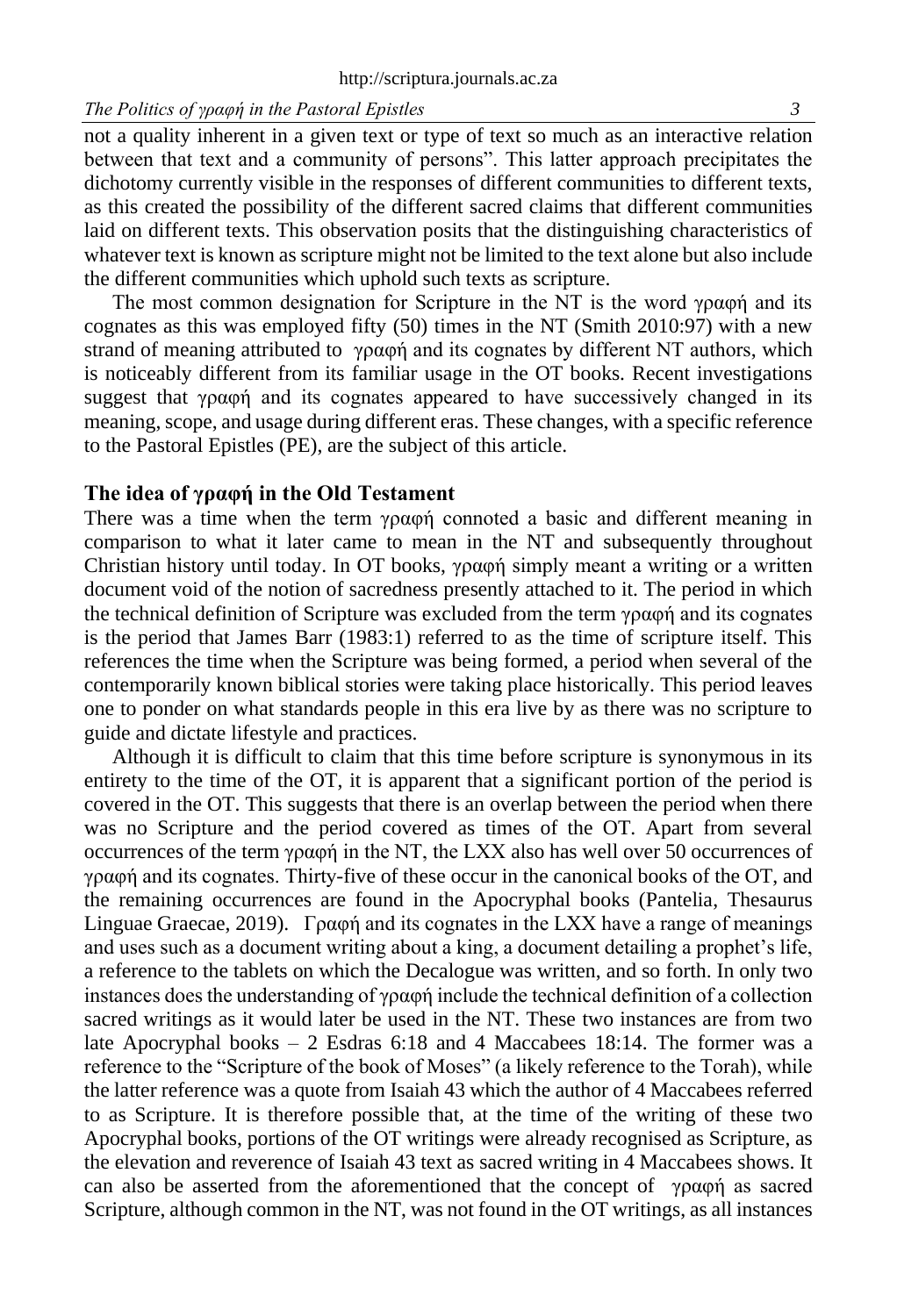of the term γραφή in the canonised books of the OT were never used to reference sacred Scripture. The use of γραφή for sacred Scripture therefore suggests a period later than that of the canonized OT.

The rational explanation for this can be found in the fact that the collection of writings presently referred to as OT took a long time to be compiled and named Scripture, as agreement on which books to recognise as Scripture took a while. The support for the earliest recognition of a completed canon for the OT as early as  $1<sup>st</sup>$  century CE was anchored by Josephus in his work "*Against Apion*" (Dempster 2016:326-7). This position that the OT canon was completed in the  $1<sup>st</sup>$  century CE has been refuted by a number of scholars, such as John Barton (2007:58-59), Lee Martin McDonald (2007:154), and Timothy McLay (2007:176), who all argued that a great deal of evidence suggests the opposite of Josephus' claim.

#### **Γραφή in the NT Writings**

Steve Moyise (2008:3) illustrated the dynamic function and use of language as changing over time; for example, he used the word "gay", which now has a different meaning to the one it had in the  $20<sup>th</sup>$  century to exemplify this. In the present century "gay" is used to denote one's sexuality, while in the early  $20<sup>th</sup>$  century it was used to refer to one's mood and emotional state. So also γραφή, which meant "writing" in the Scriptures of Israel, has been used in the NT to designate something quite different from mere writings, namely sacred Scripture, a reference to the Jewish Scripture (McDonald, 2017:64). An investigation into every other instance where the term  $\gamma \rho \alpha \phi \dot{\eta}$  is employed in the NT shows that γραφή is always used as a reference to sacred, authoritative Scripture, except in three instances: 1 Timothy 5:18, 2 Timothy 3:16, and 2 Peter 3:16.

The use of γραφή and its cognates in the NT was limited to not only the noun version of the word but also the verb. The verb perfect tense in the passive voice γέγραπται (it is written) appeared 65 times referring to Scripture or at times used to cite a known scriptural quotation (McDonald 2017:64). References to Scripture in the NT are frequently introduced with a variant of formulae such as, "it is written", "the Scripture says", "the Scriptures say" and "according to the Scripture". Certain quotations – located mostly in the Pauline corpus and Jude – are found also in the NT from sources not documented nor canonised in the contemporary OT. An example of this is the quotation from the Book of Enoch found in Jude 9, 14 (Barr, 1984:43). These quotations further complicate the question on what the NT writers had in mind or recognised as Scripture.

These constant references to the Jewish Scripture unveil Christianity as inheriting a large portion of its Scripture from Judaism (Gamble 1985:38). However, what was left uncertain was if there existed a boundary to what is referenced as Scripture during the NT times. In other words, at the time of the NT, there seems to be no known scope of what is referred to as sacred Scripture. The NT never at any point gives a list of books recognised as sacred Scripture. While this may seem to be an argument from absence, it is not, as the writers of the NT tended to refer to their Scripture as "The Law and the Prophets". These represent only two out of the three sections of the OT. In several instances, Jesus opts to refer to Scripture with these terms instead of  $\gamma \rho \alpha \varphi \eta$ ; in all those times he limits it to "the Law and the Prophets". In only one instance did he include a third section, which he referred to as "Psalms" in Luke 24 (Dempster 2016:340). Psalms is just one book out of the section designated as "Writings". This may suggest that the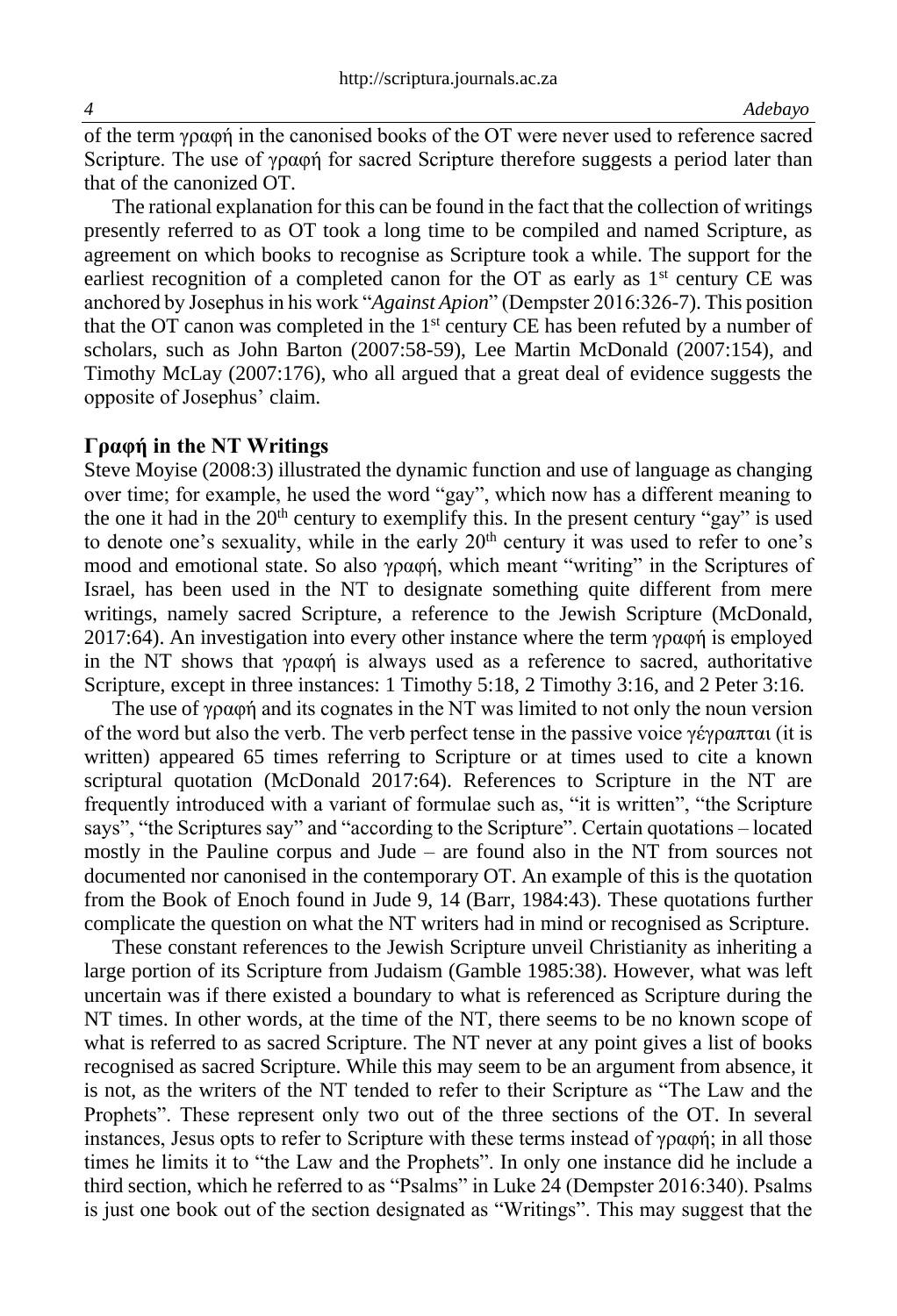### *The Politics of γραφή in the Pastoral Epistles 5*

Writings may not have had the same level of recognition or authority as the Law and the Prophets in the time of Jesus. The timing of the ascription of authority and scriptural value to each of the books differs. Some received such authority early (for example, the Pentateuch), while for others it took a while as some of these books were first passed around and were only given scriptural status later (Weissenberg, Pakkala, and Marttila 2011:6). In the NT, Jesus and other NT writers in numerous instances referred to the term γραφή as sacred Scripture– a description of a set of writings from which they quoted authoritatively (Silver 1990:28). Γραφή is recognised as a designation for Scripture at the time of Jesus and the NT writers, as the several occurrences of the term in the NT reveal (all its occurrences point to an authoritative writing); its composition, however, remains doubtful. Several debates have occurred on the topic of the timeframe in which each of these components was recognised and seen as authoritative (McDonald 2012:58; Burkett 2019:32), but this is not the focus of this article.

### **Γραφή in the Pastoral Epistles**

The PE have traditionally been classified as letters written by Paul, but this article aligns itself with the consensus position that the PE were written in the early  $2<sup>nd</sup>$  century CE, not by Paul but by a pro-Pauline author and possibly from fragmentary notes written by Paul.<sup>3</sup> The absence of the PE in Codex Vaticanus, Codex  $P^{46}$  and Marcion canon (Perkins 2017:xviii) further lends support to this position.

### *Features of the Pastoral Epistles*

One of the main characteristics of the PE in modern scholarship is the manner in which it is embroiled in several controversies, ranging from debates on its authorship to its dating to its content to its anti-Marcion claims and so forth. The place, understanding and role of the term γραφή is one of these contentious issues and has been closely linked to its position on Marcionism. Charles M. Nielsen (1980:5–6) argued that the PE are pro-Marcion as he noted that the author of the PE resisted quoting frequently from the OT as most NT writers tend to do; instead, he simply made few allusions to the OT, and several of these allusions have a semblance even to some of the NT writings.<sup>4</sup> In Nielsen's words (1980:6), "There is no indication in the Pastorals of a lively interest in the Old Testament (far from it), and thus on this issue they can hardly be interpreted as anti-Marcionite. The implications of this point for an understanding of what the Pastorals mean by Scripture are enormous.". The second outstanding feature Nielsen (1980:6–8) identified in the PE is the author's stress on Paul to the detriment, or rather absence, of mention of the other 12 apostles. He therefore concluded that these reflected the condition of the church then

<sup>3</sup> The reason for this is the enormity of evidence in favour of a non-Pauline authorship and also unresolved issues surrounding some of the contents of the books; for example, inconsistent vocabulary with other genuine Pauline letters was used, there is a high frequency of *hapax legomena* (an estimate of 175 new words never used anywhere else are present in the PE and some of these words have been found to be common in the 2<sup>nd</sup> century AD), and there is an advanced and complex ecclesiastical structure in the books. These reasons, coupled with the evidence from the codices, make plausible and very likely a non-Pauline authorship dated around early 2nd century AD (Towner 2006:16–17; Walker 2012:128).

This absence of the PE from Marcion's canonical collection has generated debates suggesting that the PE's contradictory stance especially to Marcion's form of asceticism is the key factor responsible for its neglect in Marcion canon (Hendricksen, 1964:4). However, later studies carried out by Nielsen (1980) and subsequently Wolfe (1989) both attempted to evaluate the PE based on its purported disposition to this Marcion theory. In other words, both authors attempted to view the PE either as pro-Marcion or anti-Marcion.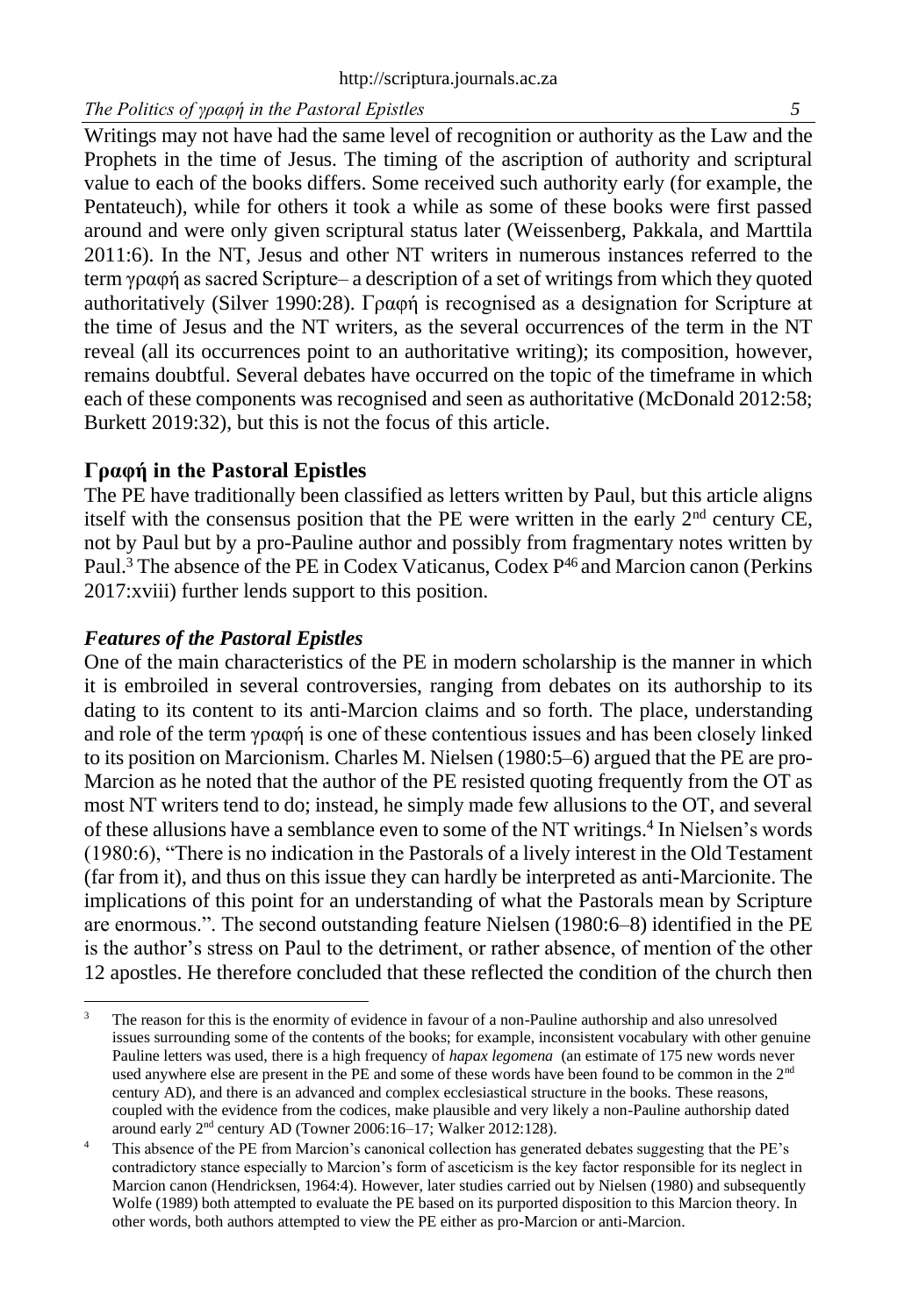and their closeness to Marcion in their thinking and doctrine. Meanwhile Paul Wolfe (1989:5–7) combated this strand of thought as he criticised the pattern of reasoning which led to Nielsen's conclusion as invalid and merely arguments made either from silence or from absence. However, they both agreed on one point: there is something relatively unique about the PE's understanding and scope of what is considered authoritative Scripture.

A survey and read-through of the PE reveal that the PE is akin to an instruction manual – a list of instructions for the recipients to follow. Also, there are more instances of the use of the term πιστὸς ὁ λόγος (1 Tim. 1:15; 3:1; 4:9; 2 Tim. 2:11; Titus 3:8) than the term γέγραπται in the entire Pastoral Epistles. The statements that this term precede appear to carry more value with the author of the PE than Scripture itself. These "faithful sayings", Zehr (2010:45) notes, are found only in the PE and nowhere else in the NT. They are known either to follow or precede a citation that is likely catechetical as a received tradition. I.H. Marshall (1999:397) viewed them as indicators to what has been said which "rests on a firm basis of ethical teaching and is in line with it".

### *Instances of γραφή in the Pastoral Epistles*

As earlier mentioned, while there are only a few quotations from the OT in the PE, γραφή and its cognates appeared twice in these three books  $-1$  Timothy 5:18 and 2 Timothy 3:16.

λέγει γὰρ *ἡ γραφή*, Βοῦν ἀλοῶντα οὐ φιμώσεις: καί, Ἄξιος ὁ ἐργάτης τοῦ μισθοῦ αὐτοῦ (1 Timothy 5:18)

καὶ ὅτι ἀπὸ βρέφους *[τὰ] ἱερὰ γράμματα* οἶδας, τὰ δυνάμενά σε σοφίσαι εἰς σωτη ρίαν διὰ πίστεως τῆς ἐν Χριστῷ Ἰησοῦ. πᾶσα *γραφὴ* θεόπνευστος καὶ ὠφέλιμος π ρὸς διδασκαλίαν, πρὸς ἐλεγμόν, πρὸς ἐπανόρθωσιν, πρὸς παιδείαν τὴν ἐν δικαιοσύνῃ

(2 Timothy 3:15–16).

Rather coincidentally, the only direct quotation (not allusion) from the OT is found in one of these two passages – the former. A careful understanding of the context of both occasions is necessary for understanding the unique concept and scope of γραφή in the PE. Both texts featured γραφή in a way that γραφή is seen as sacred and authoritative, but unknown in its defined boundaries and make-up.

### *First Timothy 5:18*

Although the PE contain only a few references and allusions to the OT, these few quotations and allusions are found to be texts from the OT already quoted or represented in some Pauline letters (Nielsen 1980:5). 1 Timothy 5:18 is one of such passages. The quotation in this text is primarily from Deuteronomy 25:4; However, prior to its quotation in the PE, it had also been cited in 1 Corinthians 9:9 and in a similar context of discussion. Accepting the late dating of the PE, one is left to ponder on whether this is a direct quotation from the primary source, Deuteronomy 25:4, or a secondary rendering in 1 Corinthians 9:9. The latter may signify that the author of the PE has access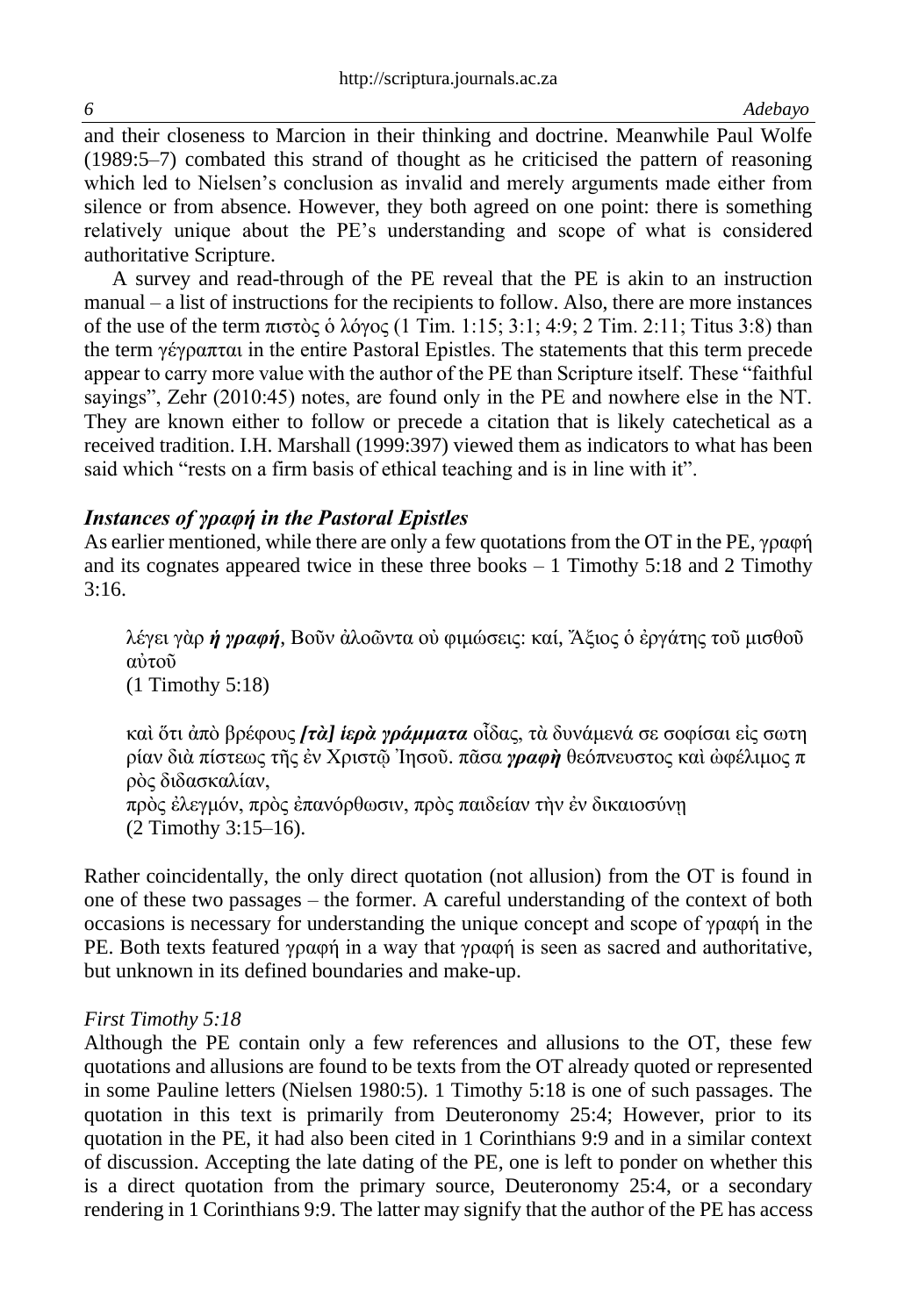only to the Pauline writings and not to the Jewish Scripture. Also, Barrett (1963:79) argued that the allusion in 1 Timothy 5:19 is more likely to have come from 2 Corinthians 13:1 than Deuteronomy 19:15. There is, however, a possibility that it is from neither, but rather an allusion from Jesus' statement in Matthew 18:16.

The significant observation from this citation about γραφή in the 1 Timothy 5:18 text is the combination of two quotations (one from the OT or its reference in 1 Corinthians 9:9 and the other from Jesus in Luke 10:7). The author of the PE referred to both as quotations from Scripture. Walter Lock (1978:63) deduced that this "would be the earliest instance of the Lord's words being quoted as 'Scripture'". If this is true, it radically changes the understanding of the term γραφή in the PE from the understanding of the term in other NT books, except perhaps for 2 Peter. 2 Peter 3:16, where the author equates Paul's letters to γραφή, depicts a new level of creativity, comparable only to the use of γραφή in the PE. This may imply that the scope of Scripture herein is broader than what was the norm for other NT writings, as Scripture is no longer limited to the Jewish Scripture.

#### *Second Timothy 3:15–16*

This passage presents a different kind of problem. The two verses gave two different Greek terms as references for Scripture –  $[\tau \dot{\alpha}]$  iερὰ γράμματα and γραφή. The intention of the author in using these two different Greek terms is not clear and understanding their meaning has become contentious and controversial. Some scholars have taken these different usages to suggest a play on words (Guthrie 1969; Lock 1978; Smith 2010; and Perkins 2017). However, on a contrary note, Hendricksen (1976:30) has argued that the author of the PE made these distinctions intentionally as he attempts to differentiate between the two terms. He proposes that by ἱερὰ γράμματα the author referred to the Jewish Scripture, whereas γραφή is a reference to every other writing thought to be divinely inspired. In other words, according to Hendricksen, "all Scripture", (πᾶσα γραφὴ) as distinguished from "sacred writings" (ἱερὰ γράμματα – the Jewish Scripture), means everything recognised by the church as canonical and authoritative by the testimony of the Holy Spirit.

The  $[\tau \alpha]$  iερὰ γράμματα in the passage is in many manuscripts anarthrous, as the definite article was a later addition. However, the use of the rare adjective ἱερὸς is of greater consequence than the addition of the definite article. This is because ἱερὸς has the history of being cautiously employed, or rather avoided, in the LXX and even in the NT. It is a word seldom used except in a compound form, as the only other instance in which it was substantively used in the NT was in 1 Corinthians 9:13. Kittel and Bromiley  $(1965:223)$  attributed the rarity of the use of  $\iep\o\c$  in both LXX and NT to its common usage as a sacral and cultic term in the Greek world. The LXX translators probably considered it more pagan and cultic to be used and therefore use ἅγιος in the place of ἱερὸς. Yet its link to γράμματα here, although foreign to the NT as a reference for Scripture, is common and frequently employed in the works of Josephus and Philo when referring to Jewish Scripture (Towner 2006:582).

Its use alongside γράμματα in this passage forms one of the numerous *hapax legomena* identified in the PE, because neither γράμματα nor its combination with ἱερὸς has previously been used as a reference for authoritative Scripture in the NT. Consequently, as this is a singular occurrence in the entirety of the NT, interpreters and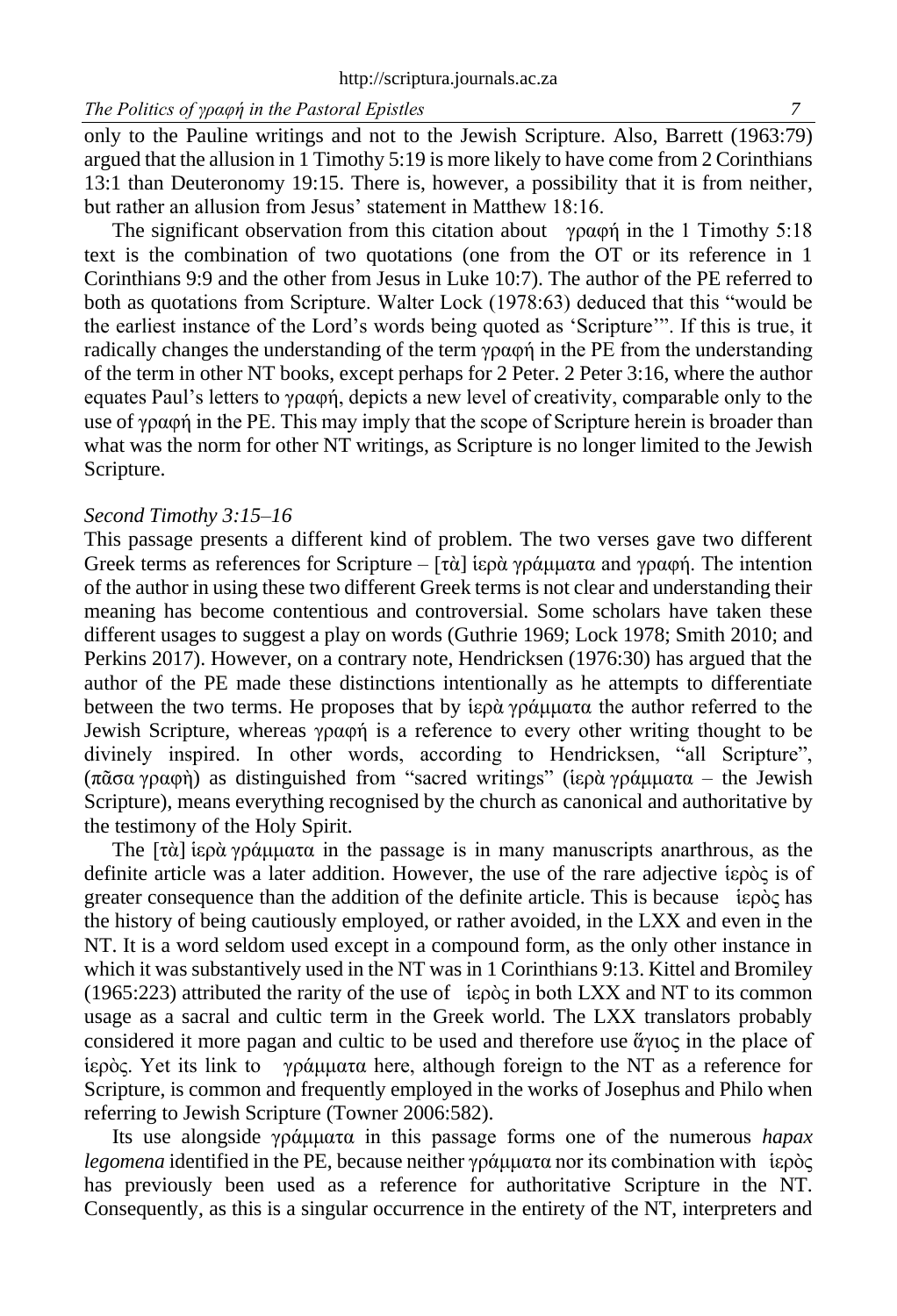biblical scholars tend to confer on it the meaning associated with it in the works of Josephus and Philo – namely the Jewish Scripture.<sup>5</sup>

If [τὰ] ἱερὰ γράμματα is a reference to the Jewish Scripture in the PE and the use of γραφή is not a play on words as suggested by some, and thereby not a synonym of ἱερὰ γράμματα, then what does γραφή, which is used extensively and exclusively as a term for Scripture in its other NT occurrences, represent in the PE? Hendricksen (1970:300) and G.W. Knight (1992:448) argued against the idea that γραφή is a synonym of ἱερὰ γράμματα. However, Knight slightly differed from Hendricksen in his conclusion, as he opined that γραφή in this text encompasses all other writings to be later included and canonised as Scripture. This made his reference to γραφή in 2 Timothy 3:16 prophetic at the time of the writing.

I am of the position that the meaning, scope and use of γραφή in the PE is different, broader and unique when compared to its use in other NT writings except 2 Peter 3:16, where Pauline letters were already thought to be Scripture. Four considerations are important in this argument.

One is the implication of the presence of θεόπνευστος in the text. Kevin Smith (2010:97) and Kern Trembath (1987:6) are of the opinion that the adjective θεόπνευστος is unnecessary in the grammatical rendering of the text. The sentence has a complete and comprehensive meaning with a possibility of no less robust meaning even with the removal of the adjective θεόπνευστος. The *hapax legomenon* θεόπνευστος is not an interpolation, as text critical studies have shown. As Smith has written, "regardless of how the relationship between γραφή and θεόπνευστος is interpreted, γραφή alone refers to sacred, inspired writings". Trembath argued that every Jew or Christian takes scripture by default as writings coming from God, and there is therefore no need for the addition of an adjective such as θεόπνευστος to γραφή to facilitate such a meaning. This has also been the standard for about 50 occurrences of the term in the NT. As a result, the presence or absence of θεόπνευστος in the text does not jeopardise the overall meaning. Therefore, θεόπνευστος could have been used by the author to show the distinction and to validate and convey authority on the unique way γραφή has been deployed here.

Secondly, the broader and unique scope attributed to the understanding of γραφή in the PE is further demonstrated in the other occurrence of γραφή in 1 Timothy 5:18 as it is made to cover even the words of Jesus and not only the Jewish Scripture.

The third factor is the disinterest in the Jewish Scripture noticed in the PE, buttressed by the seeming coincidences where citations and allusions from the Jewish Scripture found in the PE are also found elsewhere in other books of the NT. A case could be made from these for the devotion of the author of the PE to the Pauline writings.

Fourth, the featuring of both ἱερὰ γράμματα and γραφή in the same pericope made a different interpretation plausible even though such joint featuring might be easily interpreted as a synonym or a play on words. The 2<sup>nd</sup>-century-AD date for the PE, however, make it possible that the writer could have been influenced to use the same vocabulary for Scripture as used by Josephus and Philo. His use of ἱερὸς could therefore be interpreted as deliberate and not accidental, as he strove to distinguish between ἱερὰ γράμματα and γραφή as two forms of Scripture. This therefore indicates that the

This also serves to strengthen the argument for a  $2<sup>nd</sup>$  century AD dating for the PE.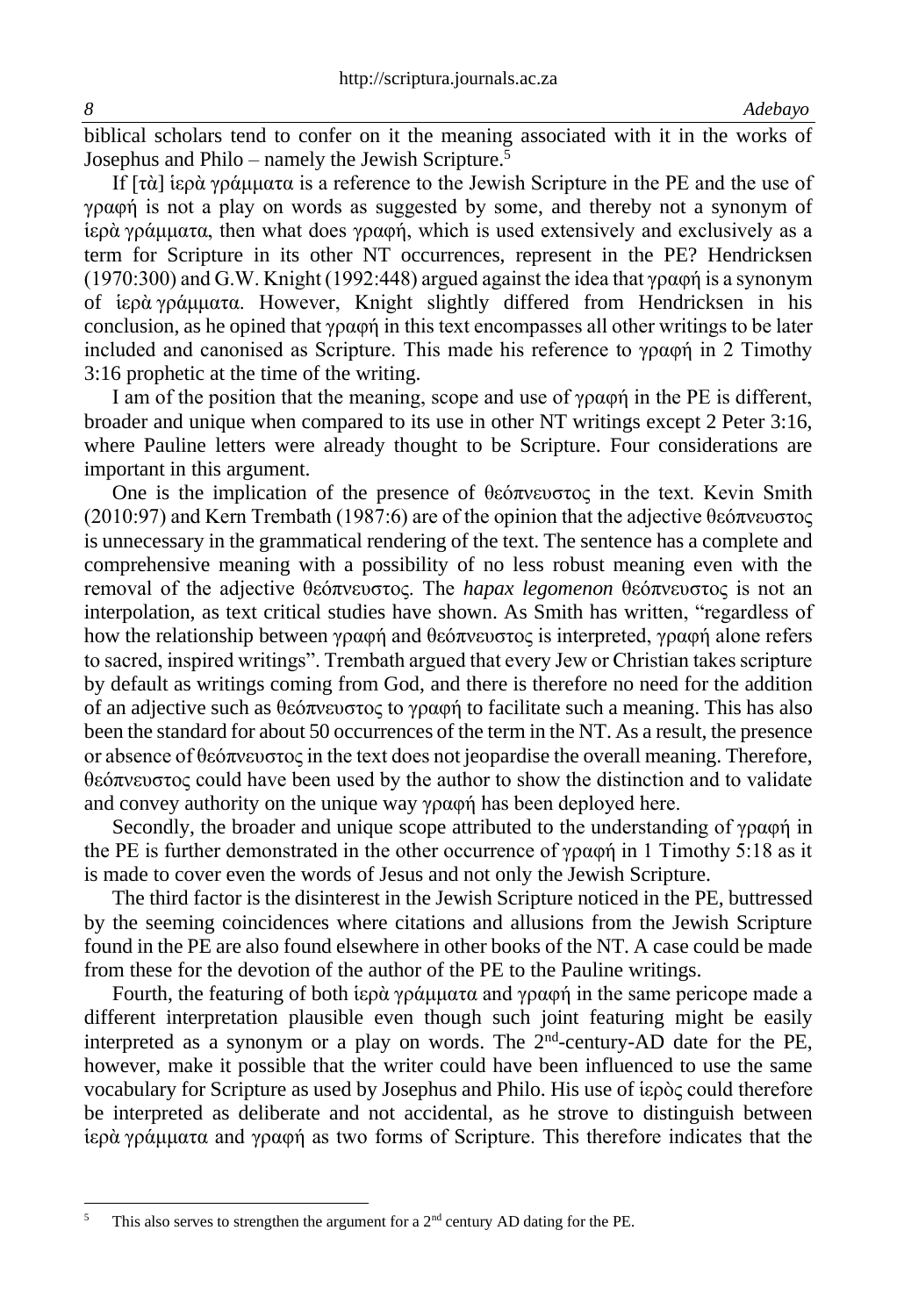author of the PE either believed that Scripture is no longer limited to the Jewish Scripture or lived at a time when such belief was rife.

#### **Politics of the Use of the term γραφή**

One of the numerous understandings of politics in the Webster Dictionary is the outworking of activities aimed at improving or increasing someone's or something's status or power within an organisation. This was what the author of the PE attempted with his broader representation of  $\gamma \rho \alpha \phi \dot{\gamma}$  within the PE as he uses the concept to help forge the new identity early Christianity needed through his use of γραφή. According to Wolfgang Stengmann (2007:114), the modern western understanding of religion; in which a religion is understood as personal belief devoid of politics, law, economic activities and ethnicity; is quite different from what people in antiquity believed. Religion, politics, and ethnicity in antiquity are inseparable. The Jewish High Priest rules the nation while the Roman emperor governs, and the sacred writings served as the laws of the Judean nation. This is further stressed by Brent Nongbri (2013:2-3) as he reflects on "religion" as a modern name given to the integral activities of a group of people – a phenomenon already in existence in antiquity but not so named. He noted that, in the ancient world, the deities were involved in every aspect of the lives of the people, and this excludes the modern dichotomy created between religiosity and secularity. Religion was therefore a part of how people in the ancient world identified themselves.

In this environment, incipient Christianity had to negotiate its own identity as it emerged from Judaism. This negotiated identity comprised of a socially-constructed definition, a shared self-understanding about its origins, practices, values, and shared goals of the group (Stengmann 2007:117). Since sacred Scripture formed a fundamental part of the religion from which it came, early Christianity would naturally have been expected to update, upgrade and make relevant to its emerging identity its Scripture as it forms a separate existence from Judaism, especially after the destruction of Jerusalem in 70CE. It did this as it sought validation and self-understanding. As a result of this quest, a unique understanding as seen in the PE is predictable and expected. Therefore, the author of the PE either served as a facilitator in enabling the later acceptance and recognition of the NT writings as Scripture by his uncommon usage of the term γραφή, using it as one of the instruments in propagating the Christian identity, or he lived at a time when the identity of early Christianity had been comfortably accepted and formulated to sustain his understanding of Scripture. Whichever line of action the author of the PE took, the words of Hanne von Weissberg, Juha Pakkala, and Marko Mattila (2011:5) still come true that the status of these books was "dependent on a community accepting the claim for (their) authority."

#### **Conclusion**

The focus of this article was not on presenting new evidence, but rather the reinterpretation of existing information about the PE, which it suggests was seeking to validate the uniqueness of the concept of Scripture when compared to other NT writings. It advocates the creativity of the author of the PE in the use of the term, γραφή. The author was complicit in the efforts and politics of creating an identity for a church which had separated and distanced itself from the umbrella of Judaism. As at the time of the writing of the PE (early  $2<sup>nd</sup>$  century CE), there are no known contentions of canonicity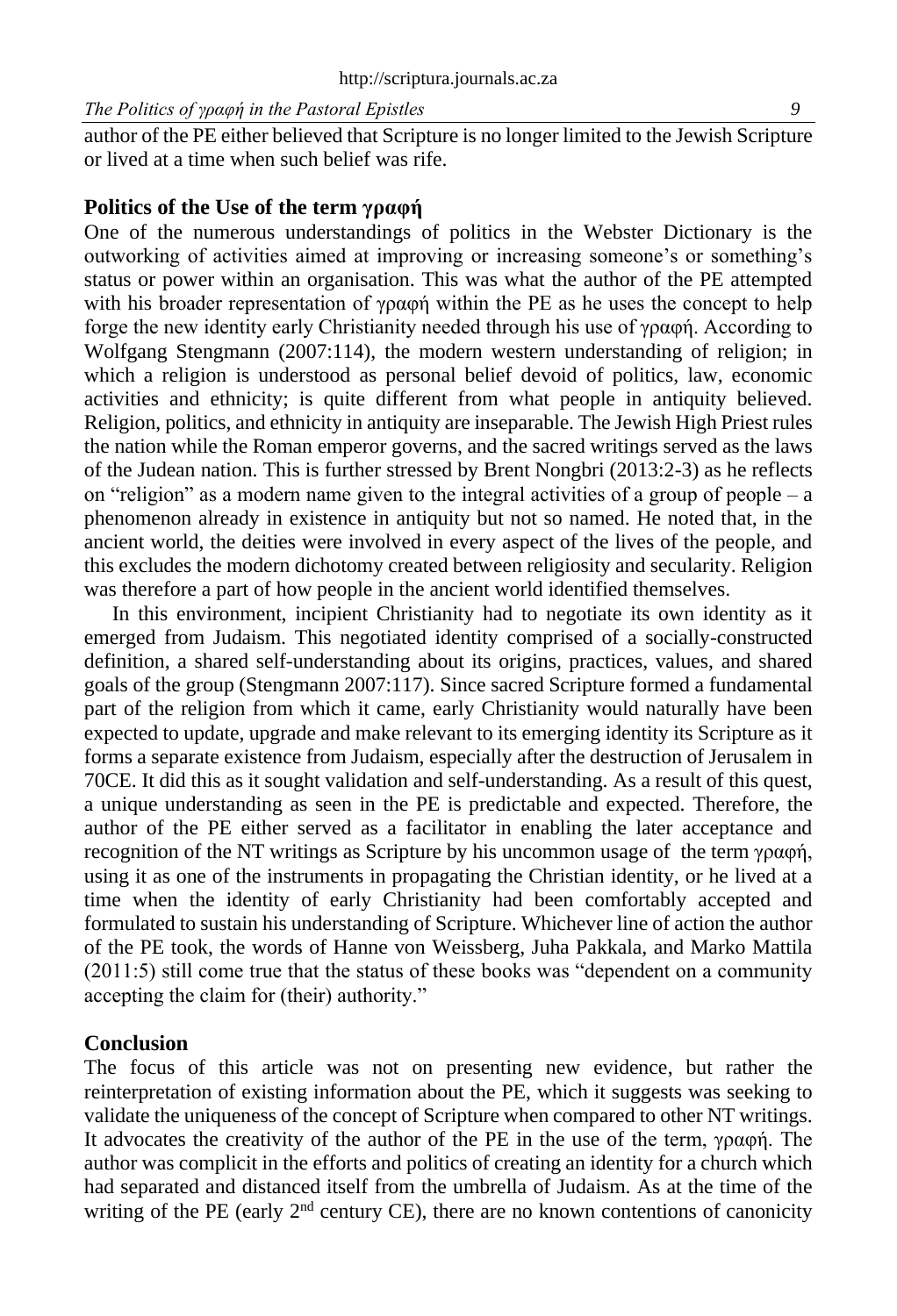similar to those that occurred in the  $3<sup>rd</sup>$  century CE, and, even if there were arguments on what should be considered Scripture, such arguments were not yet so advanced as to have initiated such creativity. This author, however, in conjunction with his time, consciously and shrewdly broadened the horizon of the church's understanding of Scripture, possibly as a response to include writings which related to the message of the church.

## **BIBLIOGRAPHY**

- Barr, J. 1983. *Holy Scripture: Canon, authority, criticism*. Oxford: Clarendon Press.
- Barr, J. 1984. *Escaping from fundamentalism*. London: SCM Press.
- Barton, J. 2007. *Oracles of God: perceptions of ancient prophecy in Israel after the exile.* New York: Oxford University Press.

Bouquet, A.C. 1954. *Sacred books of the world.* Baltimore: Penguin Books.

- Burkett, D. 2019. *An introduction to the New Testament and the origins of Christianity*. Cambridge: Cambridge University Press.
- Combrink, H.J.B. 1996. The rhetoric of sacred Scripture. In Porter, S.E. and Olhricht, T.H. (eds.), *Rhetoric, Scripture and theology*. Sheffield: Sheffield Academic Press, 102–123.
- Dempster, S.G. 2016. The OT Canon, Josephus, and cognitive environment. In Carson, D.A. (ed.), *The enduring authority of the Christian Scripture*. Grand Rapids: Eerdmans.
- Gamble, H.Y. 1985. Christianity: Scripture and canon. In Denny, F.M. and Taylor, R.L. (eds.), *The Holy Book in comparative perspective*. Columbia: University of South Carolina, 36–62.
- Guthrie, D. 1969. *The Pastoral Epistles*. London: Tyndale Press.
- Hendriksen, W. 1976. *New Testament commentary*. Edinburgh: Banner of Truth.
- Kittel, G. and Bromiley, G.W. 1965. *Theological dictionary of the New Testament.*  Grand Rapids: Eerdmans.
- Knight, G.W. 1992. *The Pastoral Epistles: A commentary on the Greek text.* Grand Rapids: Eerdmans.
- Lock, W. 1978. *A critical and exegetical Commentary on the Pastoral Epistles.*  Edinburgh: T and T Clark.
- Marshall, I.H. 2004. *International critical commentary: The Pastoral Epistles.* London: T and T Clark.
- McDonald, L.M. 2007. *The biblical canon: its origin, transmission, and authority*. Peabody: Hendrickson.
- McDonald, L.M. 2017. *The formation of the biblical canon: The Old Testament, its authority and canonicity* (vol. 1). Oxford: Bloomsbury T and T Clark.
- Moyise, S. 2012. *The later New Testament writings and Scripture.* Grand Rapids: Baker Academic.